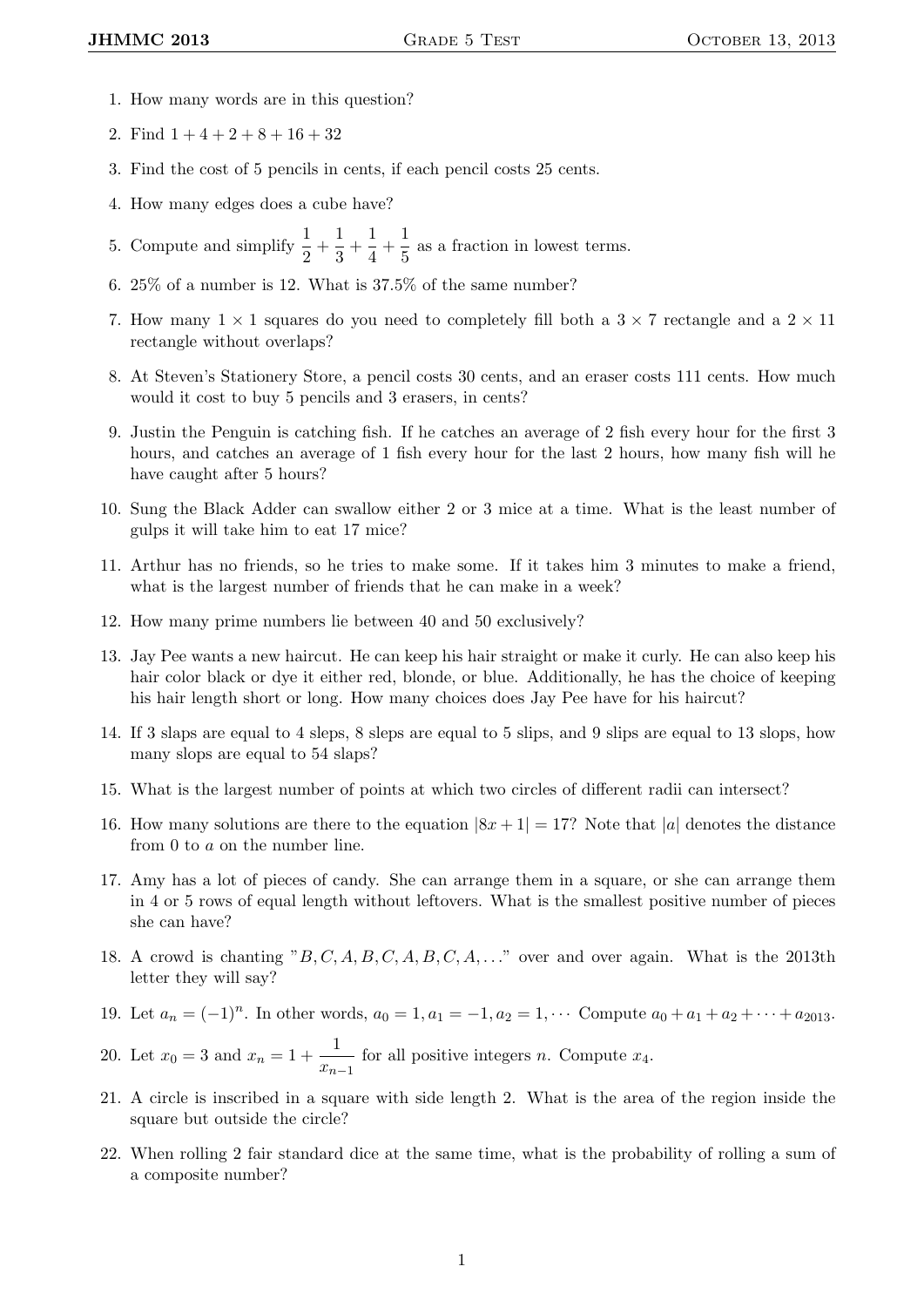- 23. Some of the problem writers made the following statements:
	- Kelvin the Frog: Alex ate the cake.
	- The Great Sabeenee: Steven is not lying.
	- Alex the Kat: I did not eat the cake.
	- Steven the Alpaca: AJ did not eat the cake.
	- AJ the Dennis: Kelvin ate the cake.

If exactly one of these people is lying, who ate the cake?

- 24. The consecutive integers from  $-2013$  to n sum to 6045. Compute n.
- 25. Find the average of the numbers in the set {−2013, −2012, . . . , 2012, 2013}.
- 26. There are 48 jellybeans in a jar. Josephine ate  $\frac{1}{4}$  of the jellybeans, she spilled  $\frac{2}{3}$  of the remaining jellybeans, then gave the rest to Jared. How many will Jared get to eat?
- 27. Triangles ABC and DEF are similar. If  $AB = 3$ ,  $BC = 4$ , and  $DE = 5$ , then what is EF?
- 28. A sheet of paper measures 3 feet by 5 feet. What is the maximum number of 4 inch by 6 inch cards that can be placed on this sheet of paper without overlapping or cutting the cards?
- 29. The product of three primes is 374. The sum of these primes is 30. What is the difference between the largest and the smallest of these primes?
- 30. What is the largest number under 100 that is divisible by at least 3 distinct primes?
- 31. A jar contains \$4.80 in quarters, dimes, and nickels. How many coins are in the jar, if there is the same number of each coin?
- 32. Write 0.201320132013... as a fraction in lowest terms.
- 33. A video camera can hold up to 1 hour of footage. What is the minimum number of such cameras necessary to record a  $6\frac{1}{2}$  hour party if each camera must record *n* minutes with *n* being a positive integer?
- 34. When 2013 is removed from a collection of 2013 numbers, the average of the remaining numbers is 2013. What is the average of the original 2013 numbers?
- 35. What is the largest 3 digit number divisible by 5 and 11, but not 3?
- 36. In Circle O, chord  $\overline{AB}$  is bisected by chord  $\overline{CD}$  at E. If  $CD = 10$  and  $DE = 2$ , compute the length of AB.
- 37. What is the least positive integer n such that  $n \cdot 8!$  is a perfect square? Note that

$$
n! = n \cdot (n-1) \cdots 2 \cdot 1.
$$

- 38. Circles A and B are externally tangent with radii  $a, b$ , respectively. A line tangent to both circles hits Circle A at M and Circle B at N. If  $MN = \sqrt{17}$ , Compute ab.
- 39. Kelvin has pet katz and Alex has pet frogs. Kelvin's pet katz triple in number every year, and Alex's pet frogs double in number every year. If Kelvin currently has 80 katz and Alex has 405 pet frogs, in how many years will Kelvin have the same number of katz as Alex has frogs?
- 40. A  $10 \times 10 \times 10$  cube is painted red and then cut into 1000  $1 \times 1 \times 1$  cubes. How many of these smaller cubes are painted on exactly 2 faces?